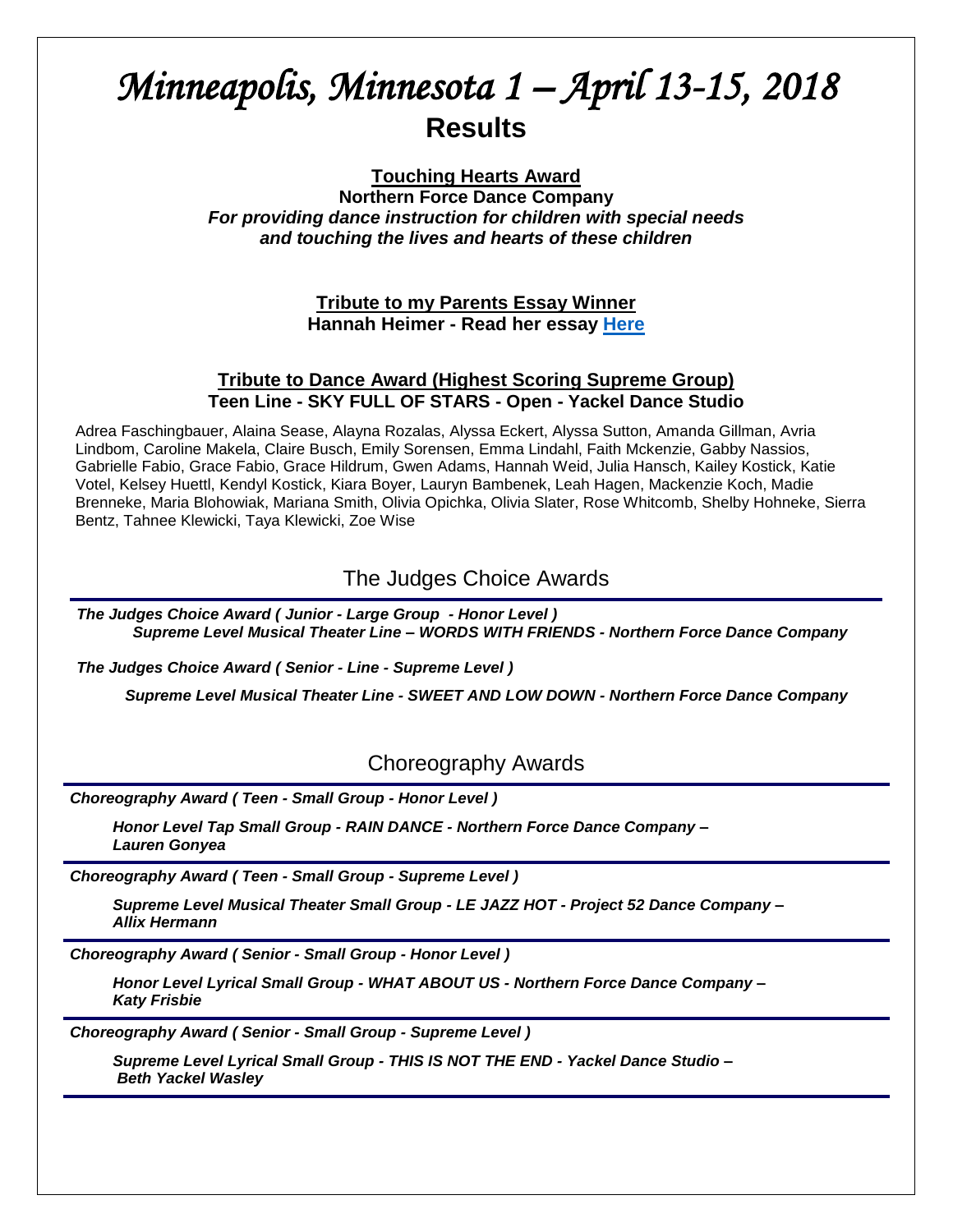*Choreography Award ( Petite - Small Group - Honor Level )*

*Honor Level Jazz Small Group - SPICE UP YOUR LIFE - Northern Force Dance Company – Katy Frisbie*

*Choreography Award ( Petite - Small Group - Supreme Level )*

*Supreme Level Lyrical Small Group - SET SAIL - Northern Force Dance Company - Kara Bode*

*Choreography Award ( Junior - Small Group - Honor Level )*

*Honor Level Musical Theater Small Group - BIG FINISH - Studio 4 - Jenny Conlin*

*Choreography Award ( Junior - Small Group - Supreme Level )*

*Supreme Level Open Small Group - LANDSLIDE - Yackel Dance Studio - Meredith Day*

*Choreography Award ( Teen - Large Group - Honor Level )*

 *Honor Level Tap Large Group - NIGHT FIGHT - Northern Force Dance Company - Katy Frisbie*

*Choreography Award ( Teen - Large Group - Supreme Level )*

 *Supreme Level Lyrical Large Group - BACK TO ME NOW - Project 52 Dance Company - Allix Hermann*

*Choreography Award ( Senior - Large Group - Supreme Level )*

 *Supreme Level Lyrical Large Group - ALL THE THINGS LOST - Yackel Dance Studio - Meredith Day*

# **Friday, April 13, 2018**

#### **Teen Small Group/Small Group Extended Honor Level**

#### **1st Place - RAIN DANCE - Tap - Northern Force Dance Company**

Addie Callaway, Alyssa Kroll, Bailey Jenness, Brooke Alfredson, Halle Peterson, Kylee Berube, Nicholas Morrison, Paige Dubbin, Paige Lapointe

#### **2nd Place - BEAUTIFULLY UNFINISHED - Lyrical - Northern Force Dance Company**

Alexis Arvidson, Anna Vanhulzen, Autumn Hill, Ava Sciara, Elly Foner, Kennedy Scheid, Madelyn Bruner, Morgan Knoll, Paige Dubbin

#### **3rd Place - WRITINGS ON THE WALL - Lyrical - Studio 4**

Adele Wolf, Andrea Madden, Ashley Losie, Elise Nelson, Emily Lang, Mia Barnes, Mikayla Polski

#### **4th Place - CALIFORNIA GIRLS - Jazz - Jete' Dance Centre**

Anna Dols, Anna Essendrup, Anya Kurtz, Ellie Mahnke, Emily Christensen, Emma Althaus, Hannah Cedergren, Jordyn Jablonski, Rianna Johnson

#### **5th Place - CELEBRATE - Tap - Jete' Dance Centre**

Anna Dols, Anna Essendrup, Anya Kurtz, Ellie Mahnke, Emily Christensen, Emma Althaus, Hannah Cedergren, Jordyn Jablonski, Rianna Johnson

#### **Teen Small Group/Small Group Extended Supreme Level**

#### **1st Place - WAVES - Lyrical - Northern Force Dance Company**

Alix Withee, Alyssa Kroll, Ella Ronkainen, Grayson Teske, Halle Peterson, Kaitlyn Holden, Lydia Hafeman, Makenzie Halverson, Paige Thurner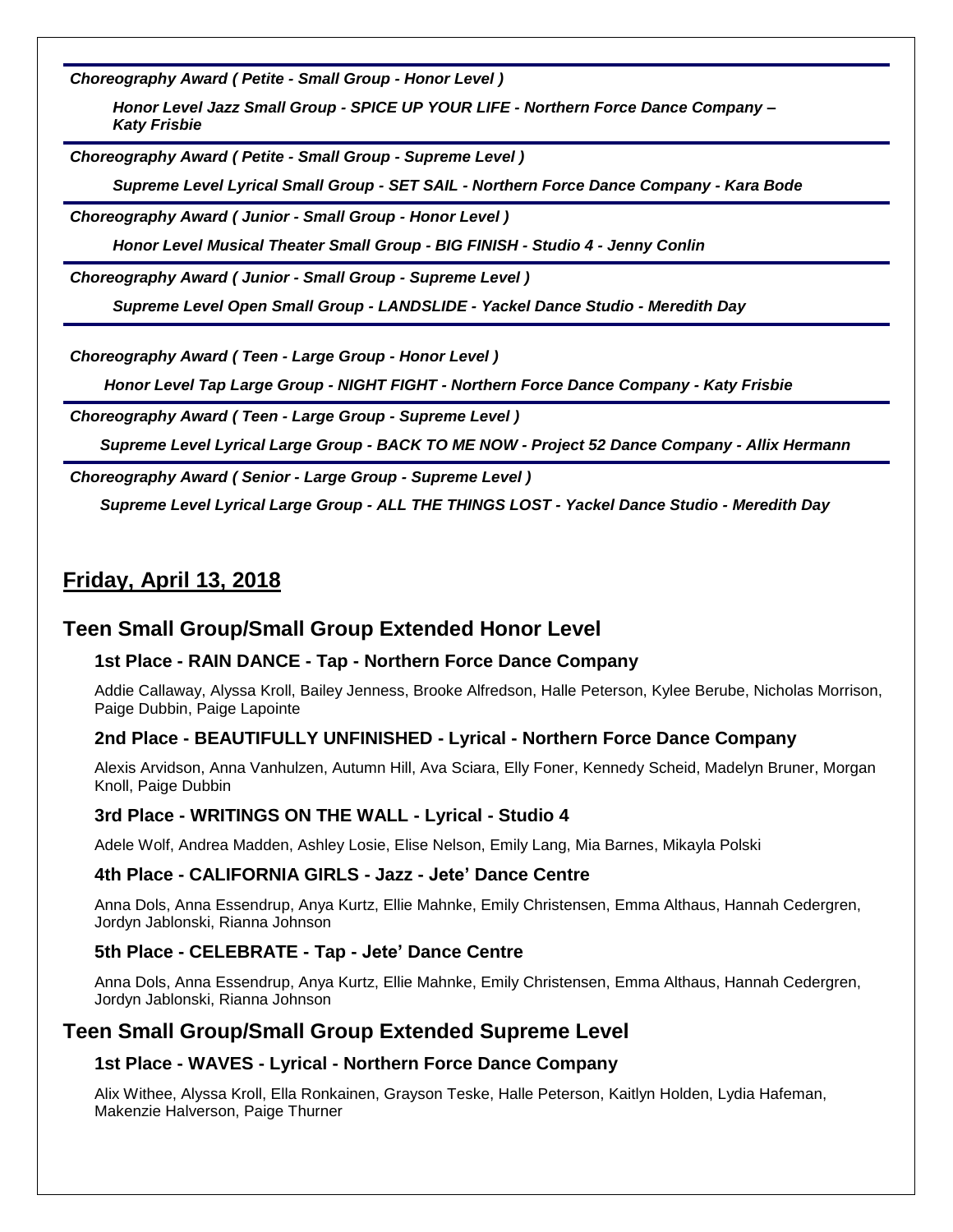#### **2nd Place - I LOVE YOU - Open - Yackel Dance Studio**

Adrea Faschingbauer, Avria Lindbom, Grace Fabio, Julia Hansch, Kailey Kostick, Kendyl Kostick, Mackenzie Koch, Olivia Opichka

#### **3rd Place - AFTER THE STORM - Contemporary - Northern Force Dance Company**

Alyssa Kroll, Chloe Smith, Grayson Teske, Lauren Brandl, Paige Lapointe, Quinn Gourneau, Shelby Wiehle, Stella Jensen, Torrie Whisler

#### **4th Place - HYPER-BALLAD - Open - Northern Force Dance Company**

Alix Withee, Alyssa Kroll, Grayson Teske, Halle Peterson, Kaitlyn Holden, Lydia Hafeman, Makenzie Halverson, Paige Thurner, Torrie Whisler

#### **5th Place - ORIGINAL - Hip Hop - Studio 4**

Danielle Nelson, Kaitlin Miller, Krystian Fernandez-dahlberg, Mackenzie Hall, Mini Preston, Rebekah Hoyle, Sophia Biebel

#### **6th Place - I'M IN LOVE - Lyrical - Yackel Dance Studio**

Alaina Sease, Avria Lindbom, Faith Mckenzie, Grace Fabio, Grace Hildrum, Hannah Weid, Kailey Kostick, Zoe Wise

#### **7th Place - GRAVITY - Lyrical - Project 52 Dance Company**

Cassandra Woodworth, Drew Thompson, Haley Baird-dibble, Hannah Morrison, Keely Blahauvietz, Mercedes Lano

#### **8th Place - BIRD BRAIN - Open - Northern Force Dance Company**

Arianna Wallen, Aubree Leste, Emily Jordan, Grayson Teske, Lydia Hafeman, Makenzie Halverson, Marissa Erickson, Mckenzie Williams, Paige Thurner

#### **9th Place - LE JAZZ HOT - Musical Theater - Project 52 Dance Company**

Ariana Navarro, Cassandra Woodworth, Hannah Morrison, Katie Mauder, Katrina Berneck, Mercedes Lano, Yanyan Zeng

#### **10th Place - WHAT THE WORLD NEEDS NOW - Lyrical - Yackel Dance Studio**

Emma Lindahl, Gabrielle Fabio, Kailey Kostick, Kiara Boyer, Maria Blohowiak, Mariana Smith, Shelby Hohneke, Taya Klewicki, Zoe Wise

#### **Senior Solo Honor Level**

**1st Place - Mikayla Polski - Lyrical - Studio 4**

**2nd Place - Adele Wolf - Lyrical - Studio 4**

**3rd Place - Emily Lang - Contemporary - Studio 4**

#### **Senior Solo Supreme Level**

**1st Place - Julia Hansch - Lyrical - Yackel Dance Studio**

**2nd Place - Mckenzie Williams - Open - Northern Force Dance Company**

**3rd Place - Alyssa Sutton - Lyrical - Yackel Dance Studio**

**4th Place - Marissa Erickson - Open - Northern Force Dance Company**

**5th Place - Aliah Jaramillo - Contemporary - Northern Force Dance Company**

**6th Place - Emily Jordan - Contemporary - Northern Force Dance Company**

**7th Place - Tahnee Klewicki - Open - Yackel Dance Studio**

**8th Place - Grace Stevens - Lyrical - Studio 4**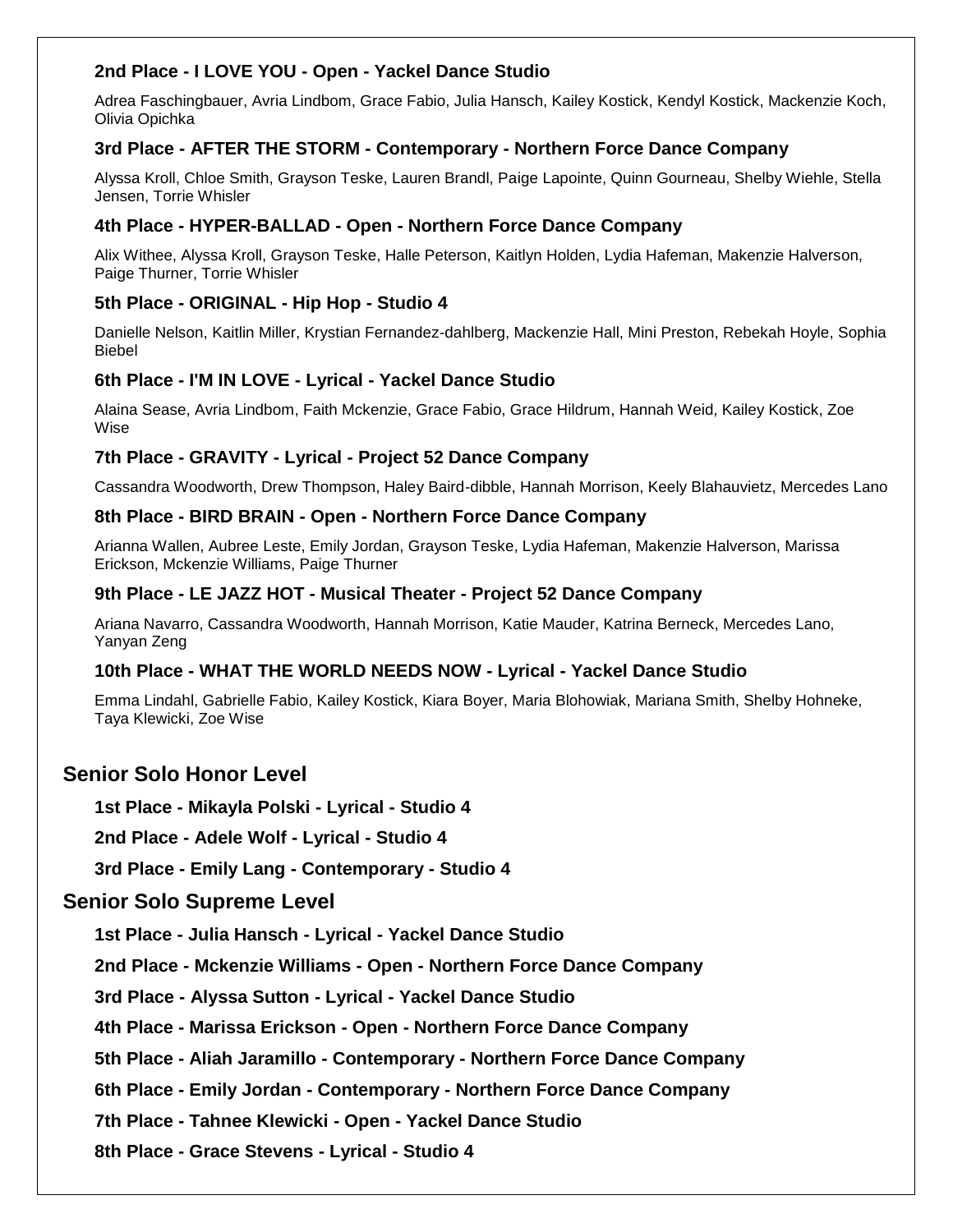**9th Place - Avria Lindbom - Open - Yackel Dance Studio 10th Place - Soonji Meier - Lyrical - Northern Force Dance Company**

# **Honor Level Special Awards**

**Miss Tribute 2nd Runner Up (Senior)**

**Emily Lang - Studio 4**

**Miss Tribute 1st Runner Up (Senior)**

**Adele Wolf - Studio 4**

**Miss Tribute Winner (Senior)**

**Mikayla Polski - Studio 4**

**Costume 2nd Runner Up (Senior)**

**Mikayla Polski - Studio 4**

**Costume 1st Runner Up (Senior)**

**Adele Wolf - Studio 4**

**Costume Winner (Senior)**

**Emily Lang - Studio 4**

# **Supreme Level Special Awards**

**Mr. Tribute Winner (Senior) Andrew Holden - Northern Force Dance Company Miss Tribute 2nd Runner Up (Senior) Marissa Erickson - Northern Force Dance Company Miss Tribute 1st Runner Up (Senior) Julia Hansch - Yackel Dance Studio Miss Tribute Winner (Senior) Mckenzie Williams - Northern Force Dance Company Costume 2nd Runner Up (Senior) Adrea Faschingbauer - Yackel Dance Studio Costume 1st Runner Up (Senior) Maria Blohowiak - Yackel Dance Studio Costume Winner (Senior) Grace Stevens - Studio 4**

# **Senior Small Group/Small Group Extended Honor Level**

**1st Place - WHAT ABOUT US - Lyrical - Northern Force Dance Company**

Autumn Hill, Ava Traisci, Bailey Jenness, Brooke Alfredson, Kylee Berube, Madelyn Bruner, Madison Fisher, Sydney Thompson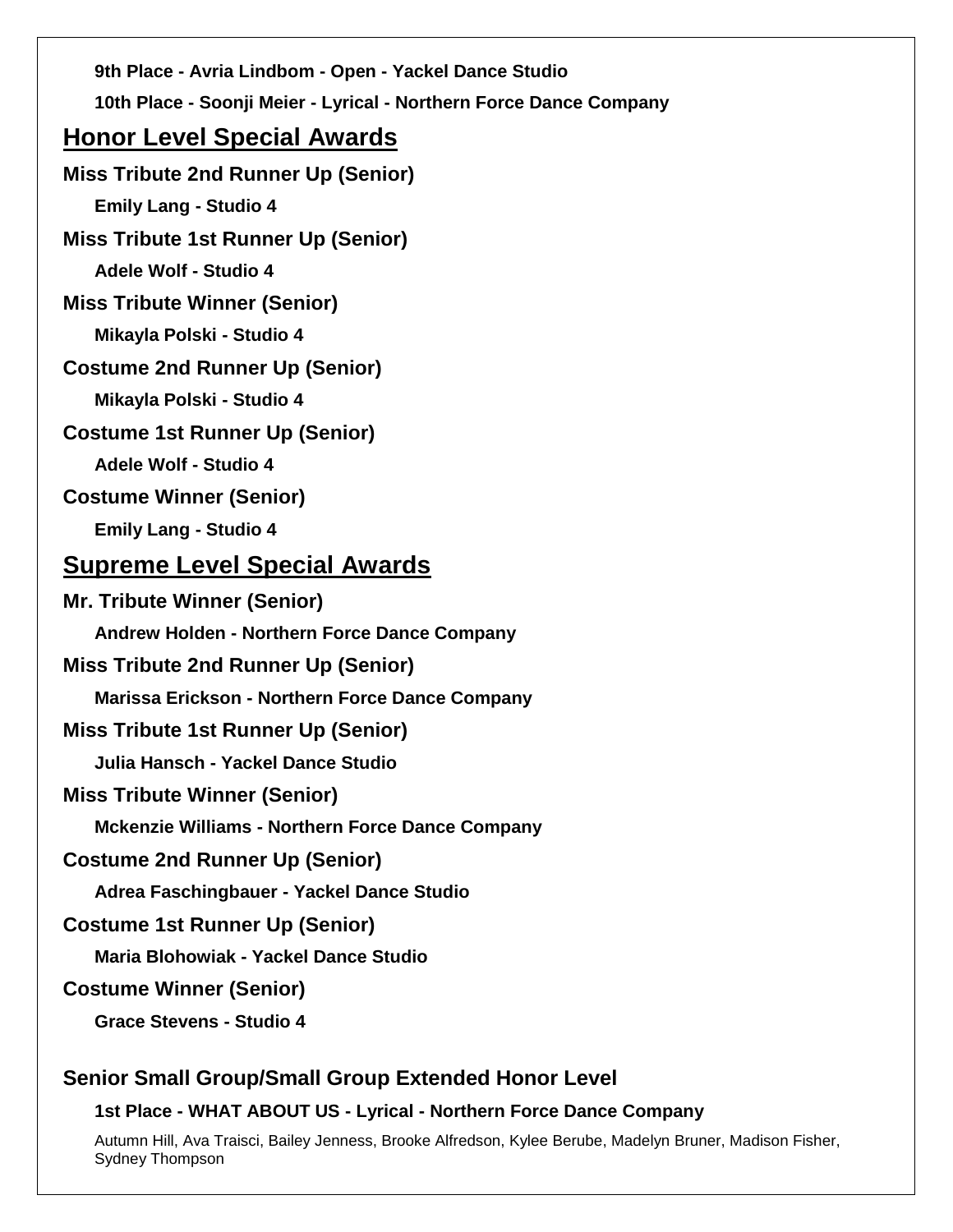#### **2nd Place - COLD - Lyrical - CREO Arts & Dance Conservatory**

Cameron Reitan, Elayna Sitzman, Kathryn Von edeskuty, Lillie Jaenchen, Mary Kozar

#### **3rd Place - APRIL / NOVEMBER - Ballet - CREO Arts & Dance Conservatory**

Cameron Reitan, Caroline Swenson, Elayna Sitzman, Hanna Gimse, Kathryn Von edeskuty, Lillie Jaenchen

#### **4th Place - MOVE IN THE RIGHT DIRECTION - Jazz - CREO Arts & Dance Conservatory**

Ally Gammill, Caroline Swenson, Elayna Sitzman, Hanna Gimse, Kathryn Von edeskuty, Lillie Jaenchen, Lizzie Williamson, Natalie Williamson, Sydney Lawson

#### **5th Place - AFTERWARDS... - Modern - CREO Arts & Dance Conservatory**

Ally Gammill, Elayna Sitzman, Grace Bruins, Kathryn Von edeskuty, Laura Rohmann, Lillie Jaenchen, Sydney Lawson

#### **6th Place - JACHYMOV 1953 - Contemporary - CREO Arts & Dance Conservatory**

Cameron Reitan, Caroline Swenson, Elayna Sitzman, Lillie Jaenchen, Lizzie Williamson, Natalie Williamson

#### **7th Place - LET ME THINK ABOUT IT - Jazz - Northern Force Dance Company**

Alandra Norling, Angelica Haymond, Ashley Palmgren, Cassannedra Burkhow, Favor Lawal, Kallahan Molitor, Madison Skaro, Reece Durant, Taylor Torok

#### **8th Place - FRAIL LOVE - Lyrical - Northern Force Dance Company**

Alandra Norling, Angelica Haymond, Ashley Palmgren, Cassannedra Burkhow, Favor Lawal, Kallahan Molitor, Madison Skaro, Reece Durant, Taylor Torok

### **Senior Small Group/Small Group Extended Supreme Level**

#### **1st Place - ROOTLESS TREE - Open - Northern Force Dance Company**

Aliah Jaramillo, Aubree Leste, Emily Jordan, Grace Johnson, Marissa Erickson, Mckenzie Williams, Riley Gandrud, Soonji Meier, Taeya Meier

#### **2nd Place - THIS IS NOT THE END - Lyrical - Yackel Dance Studio**

Adrea Faschingbauer, Alyssa Sutton, Julia Hansch, Kendyl Kostick, Madie Brenneke, Rose Whitcomb, Tahnee Klewicki

#### **3rd Place - SAMURAI SWORDS - Lyrical - Northern Force Dance Company**

Aliah Jaramillo, Arianna Wallen, Emily Jordan, Grace Johnson, Marissa Erickson, Riley Gandrud, Soonji Meier, Taeya Meier, Zoey Zaudtke

#### **4th Place - WOMAN'S WORK - Contemporary - Northern Force Dance Company**

Aliah Jaramillo, Arianna Wallen, Emily Jordan, Grace Johnson, Isabel Jenness, Riley Gandrud, Soonji Meier, Taeya Meier, Zoey Zaudtke

#### **5th Place - UNKNOWN - Open - Yackel Dance Studio**

Alaina Sease, Alyssa Sutton, Grace Hildrum, Julia Hansch, Tahnee Klewicki

#### **6th Place - WASH - Modern - Northern Force Dance Company**

Aliah Jaramillo, Arianna Wallen, Aubree Leste, Grace Johnson, Isabel Jenness, Riley Gandrud, Soonji Meier, Sydney Thompson, Zoey Zaudtke

#### **7th Place - ESCALATE - Jazz - Yackel Dance Studio**

Alaina Sease, Alyssa Sutton, Avria Lindbom, Grace Fabio, Julia Hansch, Rose Whitcomb, Tahnee Klewicki

#### **8th Place - LAY IT ON ME - Tap - Northern Force Dance Company**

Alex Bernstein, Andrew Holden, Aubree Leste, Bailey Jenness, Emily Jordan, Isabel Jenness, Kaitlyn Holden, Marissa Erickson, Paige Thurner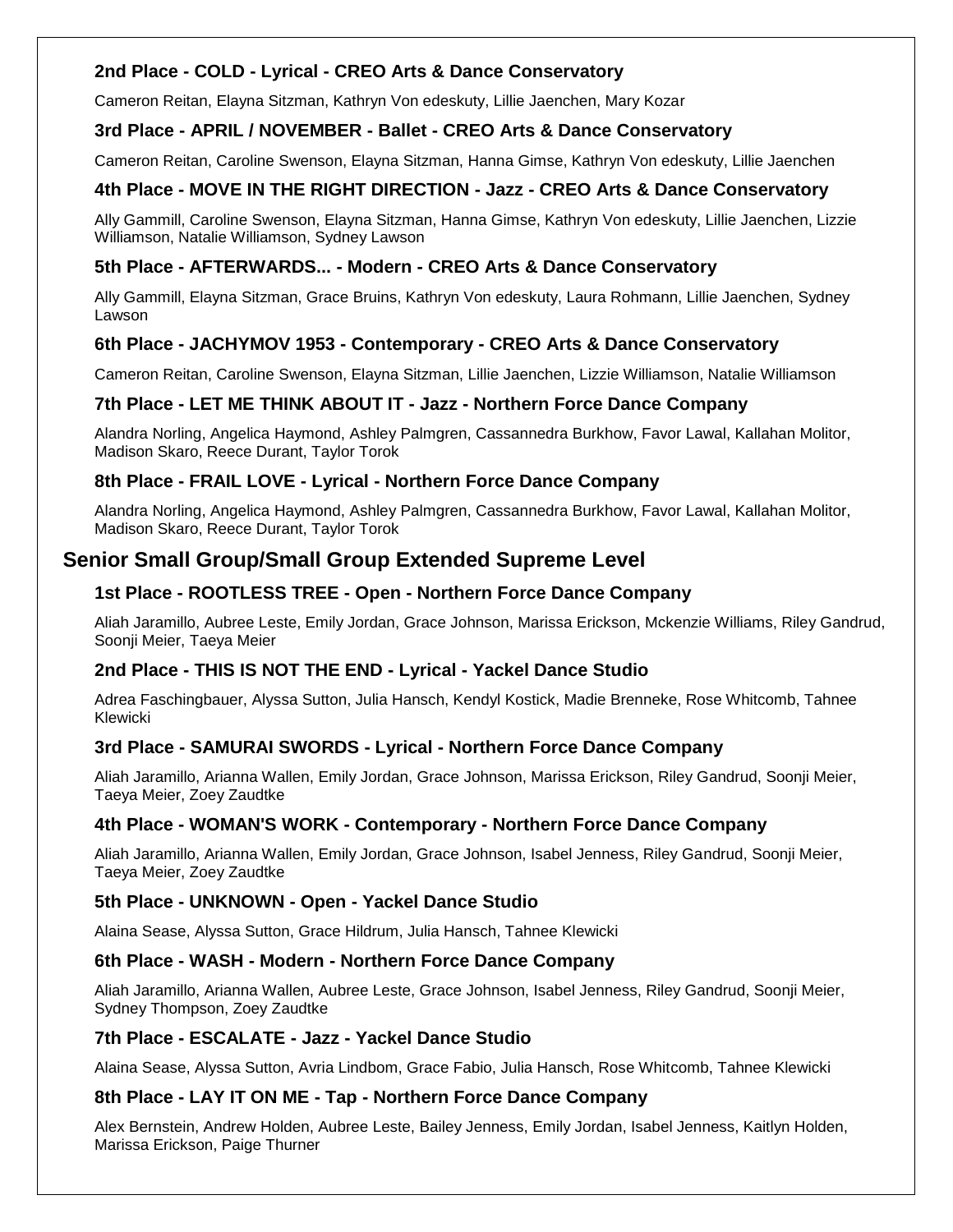#### **9th Place - SHOW ME - Jazz - Misty's Dance Unlimited**

Ashley Mcquiston-keil, Grace Vannucchi, Lauren Carlisle, Lauren Mikat, Lyvia Baldner, Madelyn Olson, Maggie Donahue, Maggie Marrinan, Sophie Cowgill

#### **10th Place - BITTERSWEET SYMPHONY - Contemporary - Studio 4**

Christa Tousley, Evelyn Leathers, Grace Stevens, Kaitlin Miller, Krystian Fernandez-dahlberg, Mackenzie Hall, Rebekah Hoyle

# **Saturday, April 14, 2018**

# **DUET/TRIOS AND SMALL GROUPS ONLY**

### **Petite Duet/Trios Honor Level**

#### **1st Place - I CAN'T SAY NO - Musical Theater - Jete' Dance Centre**

Kendal Herman, Kylie Coons

#### **2nd Place - GIRL IN THE MIRROR - Musical Theater - Jete' Dance Centre**

Brianna Martinek, Kinsley Westermann, Lila Bednarek

#### **3rd Place - SHOOTING STAR - Ballet - Jete' Dance Centre**

Isabella Howard, Jillian Westermann

#### **Petite Duet/Trios Supreme Level**

#### **1st Place - SALUTE - Jazz - Studio 4**

Gabrielle Kenow, Lillian Brunello, Rachel Nelson

#### **2nd Place - THE GLOW - Lyrical - Studio 4**

Mia Wood, Penny Schierschmidt

#### **3rd Place - BOBBLEHEAD - Jazz - Studio 4**

Elizabeth Sweetman, Rosa Martin, Samantha Johnson

#### **4th Place - SWEET LEMONADE - Jazz - Jete' Dance Centre**

Ava Torkelson, Nora Umphrey, Rilynn Arens

# **Petite Small Group/Small Group Extended Honor Level**

#### **1st Place - SPICE UP YOUR LIFE - Jazz - Northern Force Dance Company**

Arianna Oswald, Averie Madison, Hazel Semans, Kaylie Whisler, Madelyn Boelsen, Mya Klein, Riley Wold, Sophia Sulkalski, Tiian Zachau

#### **2nd Place - NICEST KIDS IN TOWN - Musical Theater - Studio 4**

Alexis Klein, Ella Clover, Eva Pribyl, Gracie Wold, Lily Wiltscheck

#### **3rd Place - GHOSTBUSTERS - Tap - Northern Force Dance Company**

Ailie Anderson, Ava Nelson, Hayden Bailey, Kendall Bauer, Kenley Bode, Lilah Juntunen, Olivia Rheault, Quinn Ideker, Taylor Hanegraaf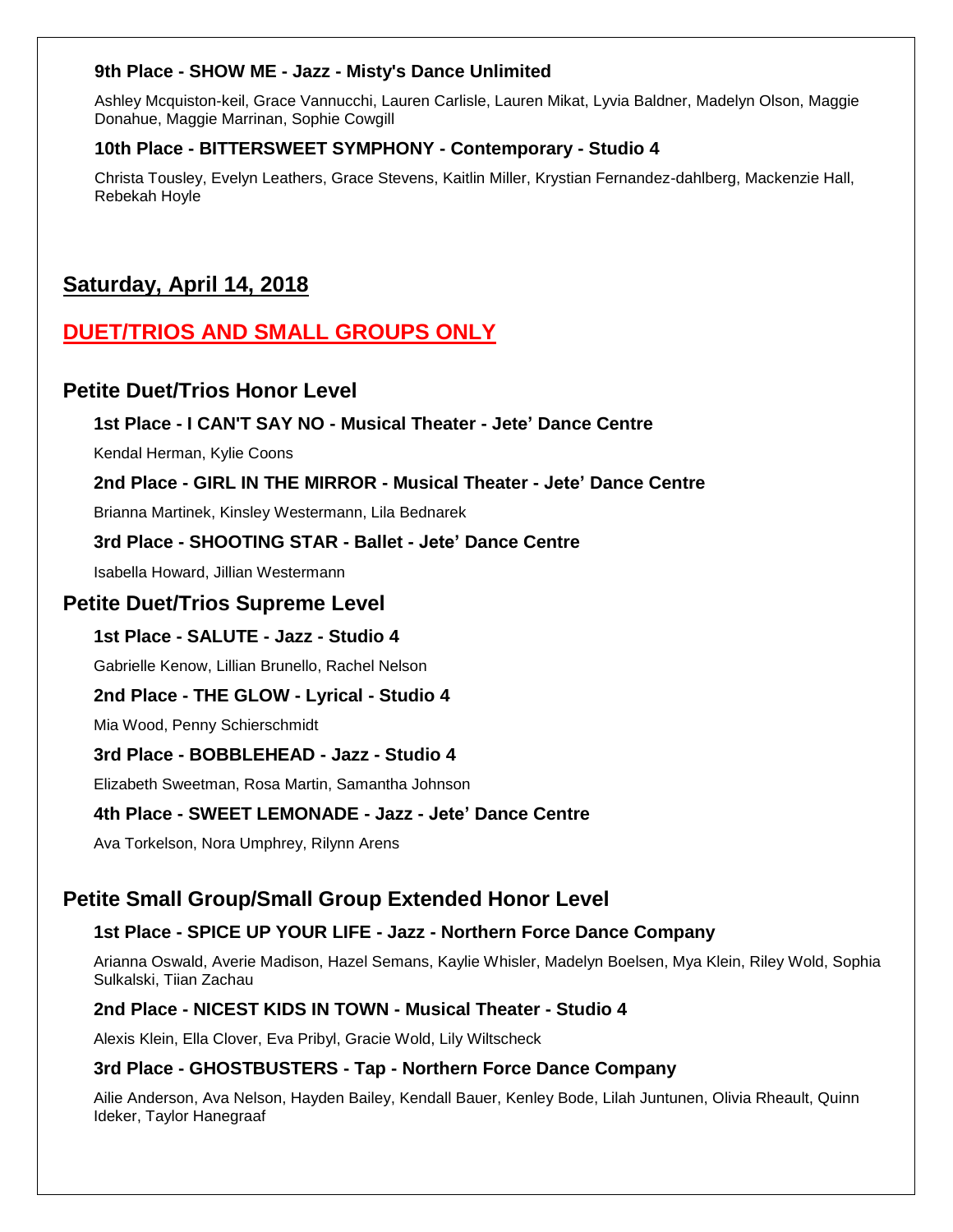#### **4th Place - MY BOYFRIEND'S BACK - Jazz - Jete' Dance Centre**

Addison Enlund, Addison Hurley, Aralynn Estrella, Emerson Schmidt, Hailey Schlegel, Koen Petersen, Sadie Thomas

#### **5th Place - BANANA SPLIT FOR MY BABY - Tap - Jete' Dance Centre**

Addison Enlund, Addison Hurley, Aralynn Estrella, Emerson Schmidt, Hailey Schlegel, Koen Petersen, Sadie Thomas

#### **6th Place - DALMATION NATION - Musical Theater - Jete' Dance Centre**

Adelyn Erickson, Avery Gerwing-johnson, Brianna Martinek, Emma Mcgarry, Olivia Grant

### **Petite Small Group/Small Group Extended Supreme Level**

#### **1st Place - SET SAIL - Lyrical - Northern Force Dance Company**

Addison Naughton, Adelyn Betzold, Anna Brandl, Evelyn Hafeman, Isabella Haugen, Kenadie Remmick, Kylie Olson, Taryn Bruner, Tessa Stringfellow

#### **2nd Place - WORKIN - Tap - Northern Force Dance Company**

Alexis Weathers, Avery Nygren, Cecillia Austin, Christabel Igbinoba, Kaylin Howell, Lucia Mertes, Mckenna Hull, Mirabelle Anderson, Tessa Herr

#### **3rd Place - WEPA - Jazz - Northern Force Dance Company**

Addison Naughton, Adelyn Betzold, Anja Swing, Avery Lapointe, Catherine Thell, Evelyn Hafeman, Isabella Haugen, Kenadie Remmick, Tessa Herr

#### **4th Place - SPANISH ROSE - Musical Theater - Studio 4**

Brooke Mckenzie, Harlow Pike, Lillian Brunello, Payton Turnquist, Peyton Lecher, Rachel Nelson, Rosa Martin, Samantha Sweetman

#### **5th Place - PRAYER - Lyrical - Studio 4**

Amelia Pashouwer, Brooke Mckenzie, Elizabeth Sweetman, Gabrielle Kenow, Lillian Brunello, Mckenzie Osberg, Payton Turnquist, Rachel Nelson

#### **6th Place - MAMA' I'M A BIG GIRL - Musical Theater - Studio 4**

Brianna Pfannenstein, Elynn Weber, Ileigh Johnson, Kennedy Hunt, Kennedy Ostercamp, Penny Schierschmidt

#### **7th Place - ROTTEN TO THE CORE - Jazz - Studio 4**

Elle Boudewyns, Gracyn Isaacs, Klara Kaldenbach, Lauren Brand, Lola Boisen, Lorelei Dunfee, Sophia Fan

#### **8th Place - DANCE & SHOUT - Jazz - Yackel Dance Studio**

Anna Bollman, Britney Mower, Chloe Steenberg, Elsie Corrigan, Mallory Heuer, Renae Klingensmith, Skylar Kromschroeder

#### **9th Place - WE DANCE - Lyrical - Jete' Dance Centre**

Alexia Weinmann, Ashlyn Sherven, Audrey Powell, Ava Torkelson, Nora Umphrey, Reese Daugherty, Sadie Thomas

#### **10th Place - BOYFRIEND - Jazz - Project 52 Dance Company**

Avery Rendahl, Chloe Huff, Danica Garbina, Elle Fletcher, Isabella Leighton, Lillian Sueverkruepp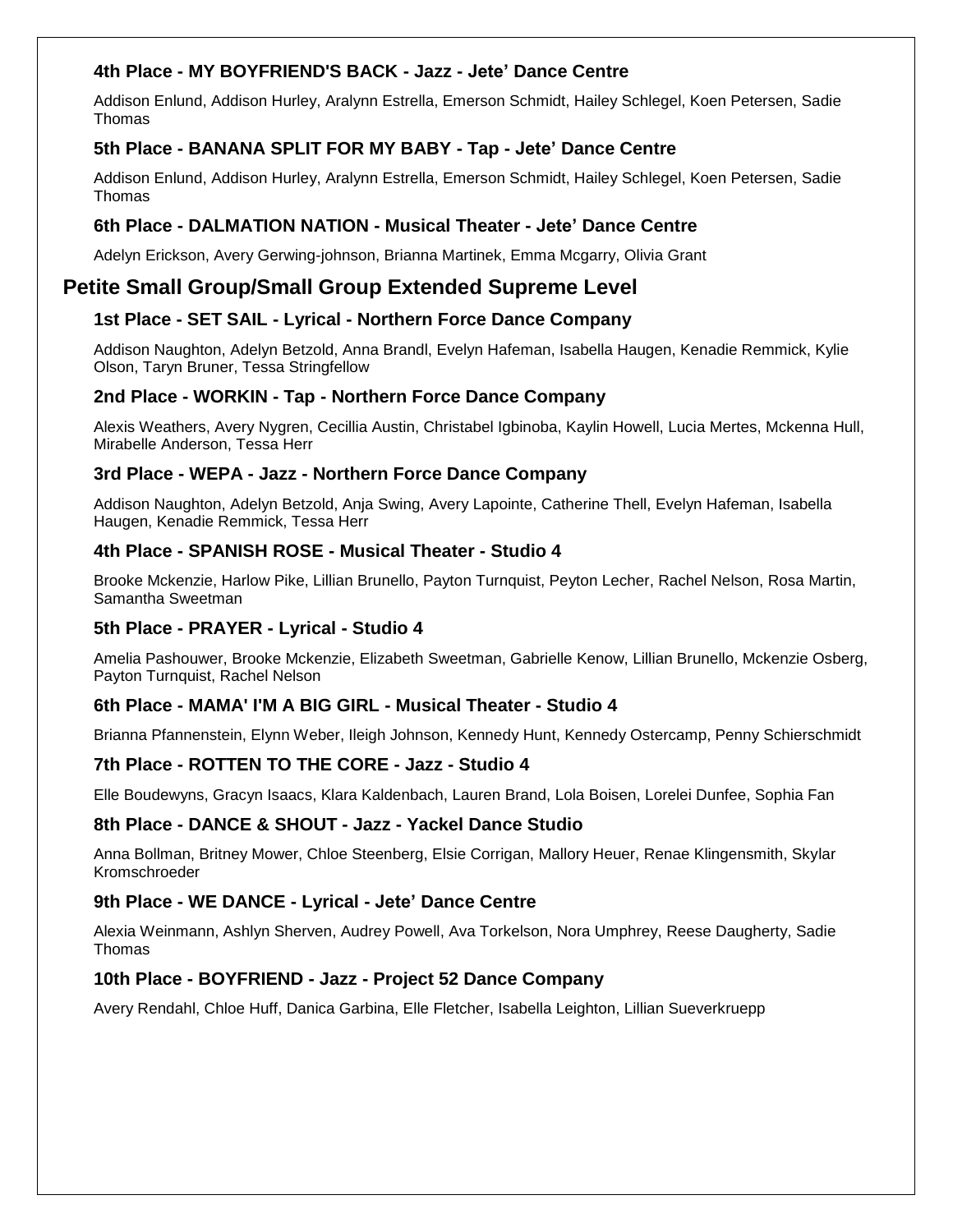# **DUE TO THE STORM SOME OF THE FOLLOWING SEGMENTS WERE UNABLE TO BE COMPLETED THEREFORE THERE IS NO OVERALL AWARDS LISTED**

# **ALL STUDIO'S WERE GIVEN A SCORING REPORT FOR THE ROUTINES THAT PREFORMED AND A BAG WITH ALL PINS AND OR PLAQUES.**

**Petite Large Group/Large Group Extended Honor Level Petite Large Group/Large Group Extended Supreme Level Petite Line/Line Extended/Production Honor Level Petite Line/Line Extended/Production Supreme Level**

#### **Junior Duet/Trios Honor Level**

**1st Place - HAIR - Tap - Jete' Dance Centre**

Ava Geiman, Emma Umphrey

#### **2nd Place - TOO MANY FISH - Jazz - Jete' Dance Centre**

Makenna Gandsey, Mylie Schultz

#### **3rd Place - WE GO TOGETHER - Character - Jete' Dance Centre**

Abby Uttech, Kyler Erickson

#### **4th Place - THREE SIX NINE - Jazz - Jete' Dance Centre**

Izzy Schmidt, Kendall Hurley, Shae Miller

#### **5th Place - SALUTE - Jazz - Jete' Dance Centre**

Anna Stricklin, Makenzie Reineck

#### **Junior Duet/Trios Supreme Level**

#### **1st Place - BURNIN' UP - Jazz - Studio 4**

Joey Hoyle, Samantha Sweetman

#### **2nd Place - THE JOURNEY - Open - Studio 4**

Amelia Pashouwer, Brooke Mckenzie

#### **3rd Place - RAISE THE ROOF - Musical Theater - Project 52 Dance Company**

Lauren Fletcher, Lauren Westerhaus, Stella Klingerman

#### **4th Place - EVERYONE HURTS - Lyrical - Jete' Dance Centre**

Mary Jorgenrud, Quinn Daugherty

#### **5th Place - I'M IN HERE - Contemporary - Jete' Dance Centre**

Ally Kosnopfal, Haleigh Anderson

#### **6th Place - SHOUTOUT TO MY EX - Jazz - Project 52 Dance Company**

Gaby Silva, Isabella Winter, Rayna Goggleye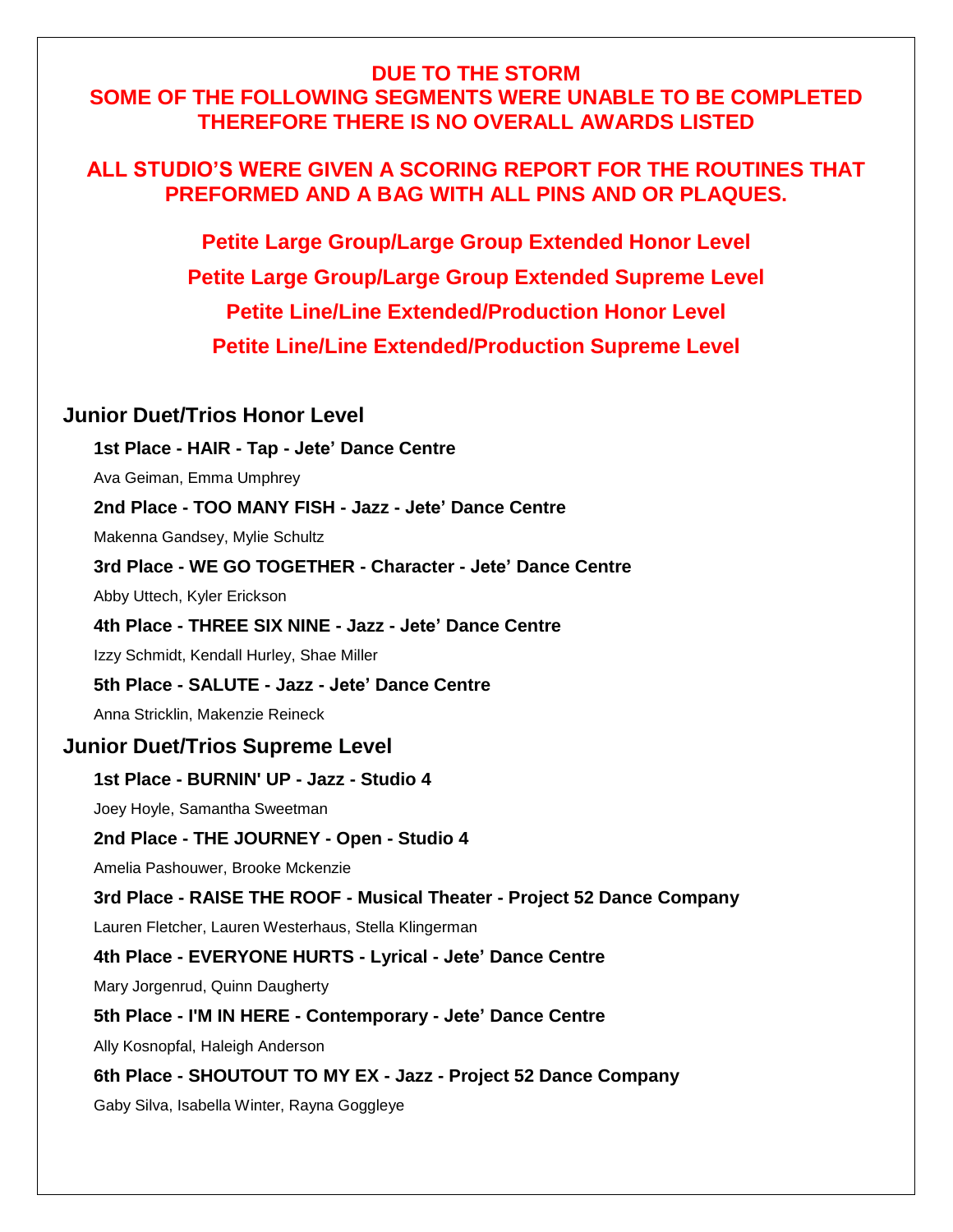#### **7th Place - YOU GOTTA GET A GIMMICK - Musical Theater - Jete' Dance Centre**

Ella Arens, Morghan Carter

### **Junior Small Group/Small Group Extended Honor Level**

#### **1st Place - BIG FINISH - Musical Theater - Studio 4**

Addison Sohre, Ella Schindeldecker, Isabelle Rendall, Lucia Solinger, Megan Brakemeier

#### **2nd Place - BIG NOISE - Musical Theater - Studio 4**

Bella Huss, Gabrielle Phan, Jadyn Wold, Jaida Steffes, Katherine Crowe, Rachel Franchino, Sophia Kelly, Zoey Klein

#### **3rd Place - THESE BOOTS - Jazz - Yackel Dance Studio**

Emilia Mclaughlin, Evelyn Backstrom, Izzy Montpetit, Katelyn Birekland, Mikayla Wood, Olivia Knafla, Raiya Brigham, Sydney Kallem

#### **4th Place - BLACK BETTY - Tap - Yackel Dance Studio**

Emilia Mclaughlin, Evelyn Backstrom, Izzy Montpetit, Katelyn Birekland, Mikayla Wood, Olivia Knafla, Raiya Brigham, Sydney Kallem

#### **5th Place - POISON - Hip Hop - Misty's Dance Unlimited**

Austin Stegmaier, Dylan Braunschweig, Kaleb Kepler, Michael Rutz, Sam Lown

#### **6th Place - POM MIX - Pom Pon - Yackel Dance Studio**

Aubrey Price, Emilia Mclaughlin, Hailey Grummons, Lydia Peterson, Mikayla Wood, Olivia Knafla, Raiya Brigham, Sophia Ilc, Taylor Green

#### **7th Place - BOOM SHAKE THE ROOM - Hip Hop - Studio 4**

Blake Swanson, Isaac Stover, Noah Clark, Parker Swanson

#### **Junior Small Group/Small Group Extended Supreme Level**

#### **1st Place - SECRET FOR THE MAD - Contemporary - Northern Force Dance Company**

Addison Naughton, Chloe Smith, Lauren Brandl, Layne Wayman, Lydia Hafeman, Makenzie Halverson, Savannah Remmick, Shelby Wiehle, Taryn Bruner

#### **2nd Place - PURSE FIRST - Jazz - Studio 4**

Averi Petrik, Avery Krick, Eleanora Leathers, Jasmine Dewane, Joanna Hoyle, Mailana Tong, Samantha Sweetman, Sophia Koshire, Sophie Ott

#### **3rd Place - HOLDING OUT - Open - Northern Force Dance Company**

Brooklyn Leste, Chloe Smith, Kayla Lutgen, Kendall Isaacson, Lauren Brandl, Layne Wayman, Lily Bieurance, Savannah Remmick, Torrie Whisler

#### **4th Place - LANDSLIDE - Open - Yackel Dance Studio**

Alayna Rozalas, Braylen Winfield, Brooke Mower, Caroline Makela, Mackenzie Koch, Olivia Opichka, Sophia Hohenstein

#### **5th Place - A CHANGE IS GONNA COME - Lyrical - Northern Force Dance Company**

Adamina Moua, Alayna Withee, Anna Hitzemann, Brooklyn Leste, Chloe Smith, Elina Malark, Lauren Brandl, Natalie Ronkainen, Shelby Wiehle

#### **6th Place - SKINNY LOVE - Lyrical - Studio 4**

Addison Hedrick, Averi Petrik, Clara Koshire, Joey Hoyle, Leila Dunfee, Samantha Sweetman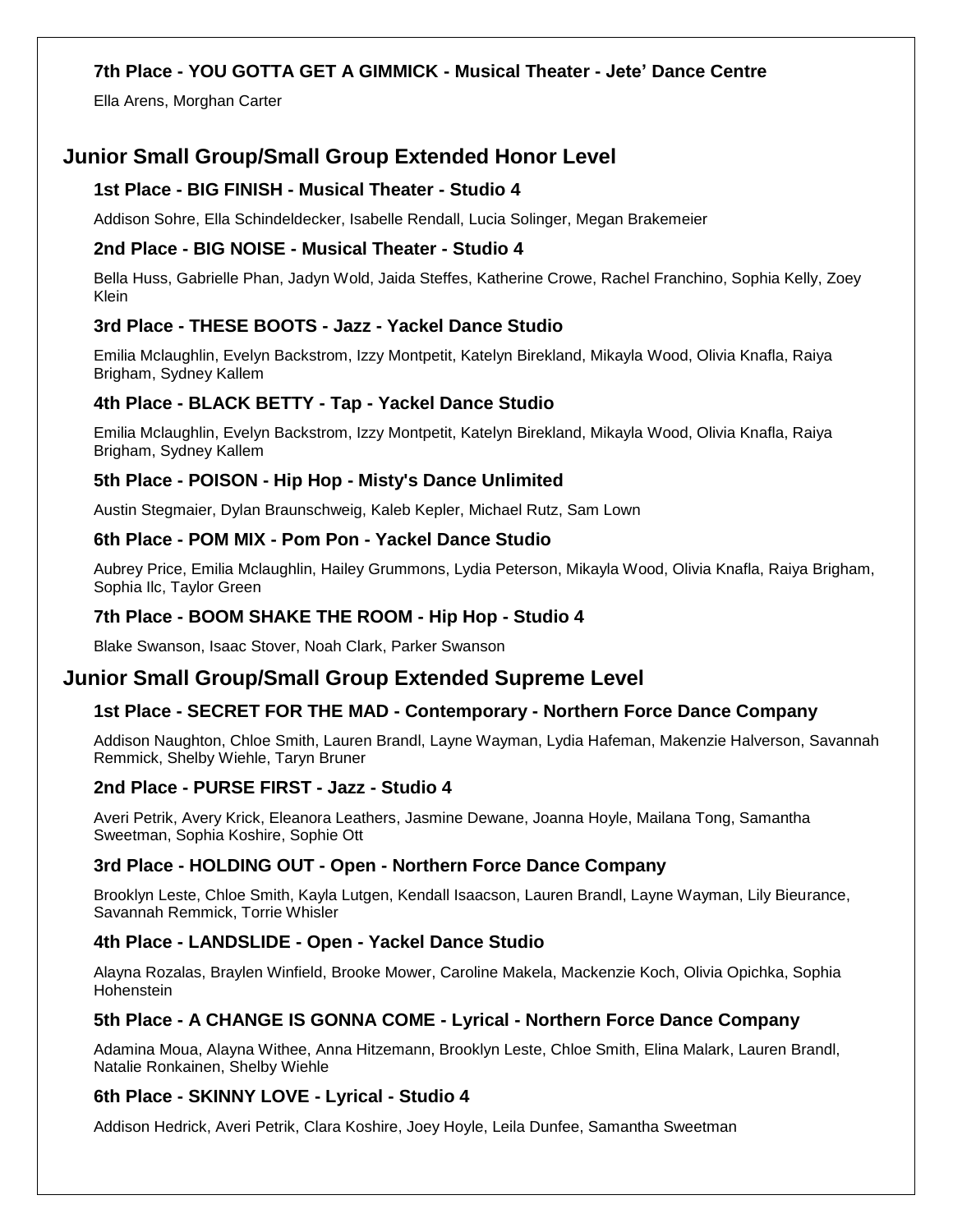#### **7th Place - SING FOR THE WIND - Lyrical - Yackel Dance Studio**

Alayna Rozalas, Caroline Makela, Gabrielle Fabio, Katie Votel, Mackenzie Koch, Mariana Smith, Olivia Opichka, Sophia Hohenstein

#### **8th Place - GUD VIBRATIONS - Jazz - Northern Force Dance Company**

Adamina Moua, Alayna Withee, Anna Hitzemann, Anya Morrison, Brooklyn Leste, Jaidynn Fisher, Kendall Isaacson, Mira Mussehl, Payton Vogel

#### **9th Place - DARK BEAT - Tap - Northern Force Dance Company**

Addison Brown, Ashley Lewnau, Avery Lapointe, Ella Christensen, Jaidynn Fisher, Jillian Matelski, Kendall Isaacson, Mira Mussehl, Payton Vogel

#### **10th Place - EIGHT STORIES - Contemporary - Studio 4**

Averi Petrik, Avery Krick, Eleanora Leathers, Joey Hoyle, Krissana Ott, Mailana Tong, Sophia Koshire, Sophie Ott

# **DUE TO THE STORM SOME OF THE FOLLOWING SEGMENTS WERE UNABLE TO BE COMPLETED THEREFORE THERE IS NO OVERALL AWARDS LISTED**

# **ALL STUDIO'S WERE GIVEN A SCORING REPORT FOR THE ROUTINES THAT PREFORMED AND A BAG WITH ALL PINS AND OR PLAQUES.**

**Junior Large Group/Large Group Extended Honor Level**

**Junior Large Group/Large Group Extended Supreme Level**

**Junior Line/Line Extended/Production Supreme Level**

**Junior Line/Line Extended/Production Honor Level**

**Junior Solo Supreme Level**

# **Sunday, April 15, 2018**

#### **Teen Duet/Trios Honor Level**

**1st Place - HALO - Lyrical - Studio 4**

Addison Sohre, Isabelle Rendall, Lucia Solinger

#### **Teen Duet/Trios Supreme Level**

**1st Place - SAY SOMETHING - Lyrical - Project 52 Dance Company**

Drew Thompson, Hannah Morrison

#### **2nd Place - RUNNIN' - Contemporary - Misty's Dance Unlimited**

Brooke Baldner, Grechyn Balnder, Lyvia Baldner

**3rd Place - MISSED - Lyrical - Studio 4**

Danielle Nelson, Kaitlin Miller, Sophia Kalmes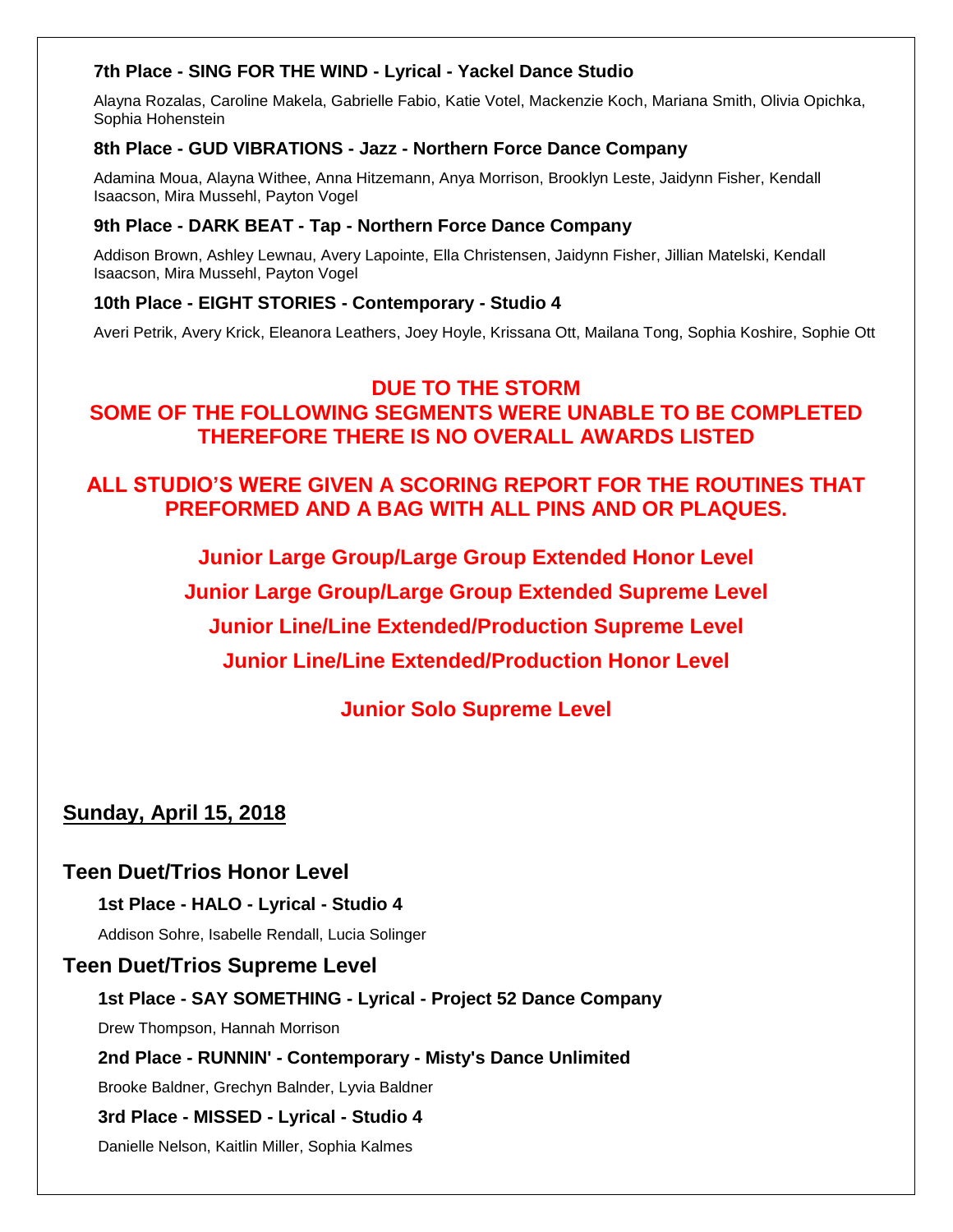#### **4th Place - GO SOLO - Contemporary - Misty's Dance Unlimited**

Brooke Baldner, Grace Vannucchi

#### **5th Place - FAM - Hip Hop - Project 52 Dance Company**

Drew Thompson, Haley Baird-dibble, Keely Blahauvietz

#### **6th Place - WILDIRE - Lyrical - Jete' Dance Centre**

Hannah Heimer, Skylar Hampton

#### **7th Place - GOT YOUR NUMBER - Tap - Jete' Dance Centre**

Kylee Knettel, Skylar Hampton

#### **8th Place - I'M STILL HOT - Jazz - Jete' Dance Centre**

Gillian Soppeland, Madison Phinney, Sofia Halvorson

#### **9th Place - MISSY MIX - Hip Hop - Project 52 Dance Company**

Ariana Navarro, Kaitlyn Blahauvietz, Olivia Perry

#### **10th Place - SUPER FRIEND - Musical Theater - Jete' Dance Centre**

Belinda Aydt, Tyler Bachmeier

# **Teen Large Group/Large Group Extended Honor Level**

#### **1st Place - NIGHT FIGHT - Tap - Northern Force Dance Company**

Addie Callaway, Alexis Arvidson, Amber Anderson, Anna Wille, Autumn Hill, Ava Sciara, Ava Traisci, Bella Landaeta, Elly Foner, Isabel Jarosz, Isabella Sciara, Janae Johnson, Kayla Bolton, Kennedy Kueber, Madison Walker, Morgan Kelly, Morgan Knoll, Nicholas Morrison, Paige Dubbin

#### **2nd Place - BOLA - Jazz - Northern Force Dance Company**

Addie Callaway, Alexis Arvidson, Amber Anderson, Anna Wille, Autumn Hill, Ava Sciara, Ava Traisci, Bella Landaeta, Elly Foner, Isabel Jarosz, Isabella Sciara, Janae Johnson, Kayla Bolton, Kennedy Kueber, Madison Walker, Morgan Kelly, Morgan Knoll, Nicholas Morrison, Paige Dubbin

#### **3rd Place - BELIEVE - Lyrical - Northern Force Dance Company**

Addie Callaway, Alexis Arvidson, Amber Anderson, Anna Wille, Autumn Hill, Ava Sciara, Ava Traisci, Bella Landaeta, Elly Foner, Isabel Jarosz, Isabella Sciara, Janae Johnson, Kayla Bolton, Kennedy Kueber, Madison Walker, Morgan Kelly, Morgan Knoll, Nicholas Morrison, Paige Dubbin

#### **4th Place - TIPPY TOES - Tap - Northern Force Dance Company**

Aubrianna Edwards, Ava Julkowski, Cate Messerli, Danni White, Ella Hilger, Hayden Meyer, Isabelle Mourad, Jalyn Sorman, Julianna Ross, Kaitlyn Regel, Kennedy Scheid, Lilliana Mertes, Marvelous Onwualo, Olivia Krafty, Paige Potvin, Robyn Edwards, Svea Wallin, Zoe Masloski

#### **5th Place - RISE UP - Lyrical - Northern Force Dance Company**

Aubrianna Edwards, Ava Julkowski, Cate Messerli, Danni White, Ella Hilger, Hayden Meyer, Isabelle Mourad, Jalyn Sorman, Julianna Ross, Kaitlyn Regel, Kennedy Scheid, Lilliana Mertes, Marvelous Onwualo, Olivia Krafty, Paige Potvin, Robyn Edwards, Svea Wallin, Zoe Masloski

#### **6th Place - CHA CHA CHA - Jazz - Northern Force Dance Company**

Aubrianna Edwards, Ava Julkowski, Cate Messerli, Danni White, Ella Hilger, Hayden Meyer, Isabelle Mourad, Jalyn Sorman, Julianna Ross, Kaitlyn Regel, Kennedy Scheid, Lilliana Mertes, Marvelous Onwualo, Olivia Krafty, Paige Potvin, Robyn Edwards, Svea Wallin, Zoe Masloski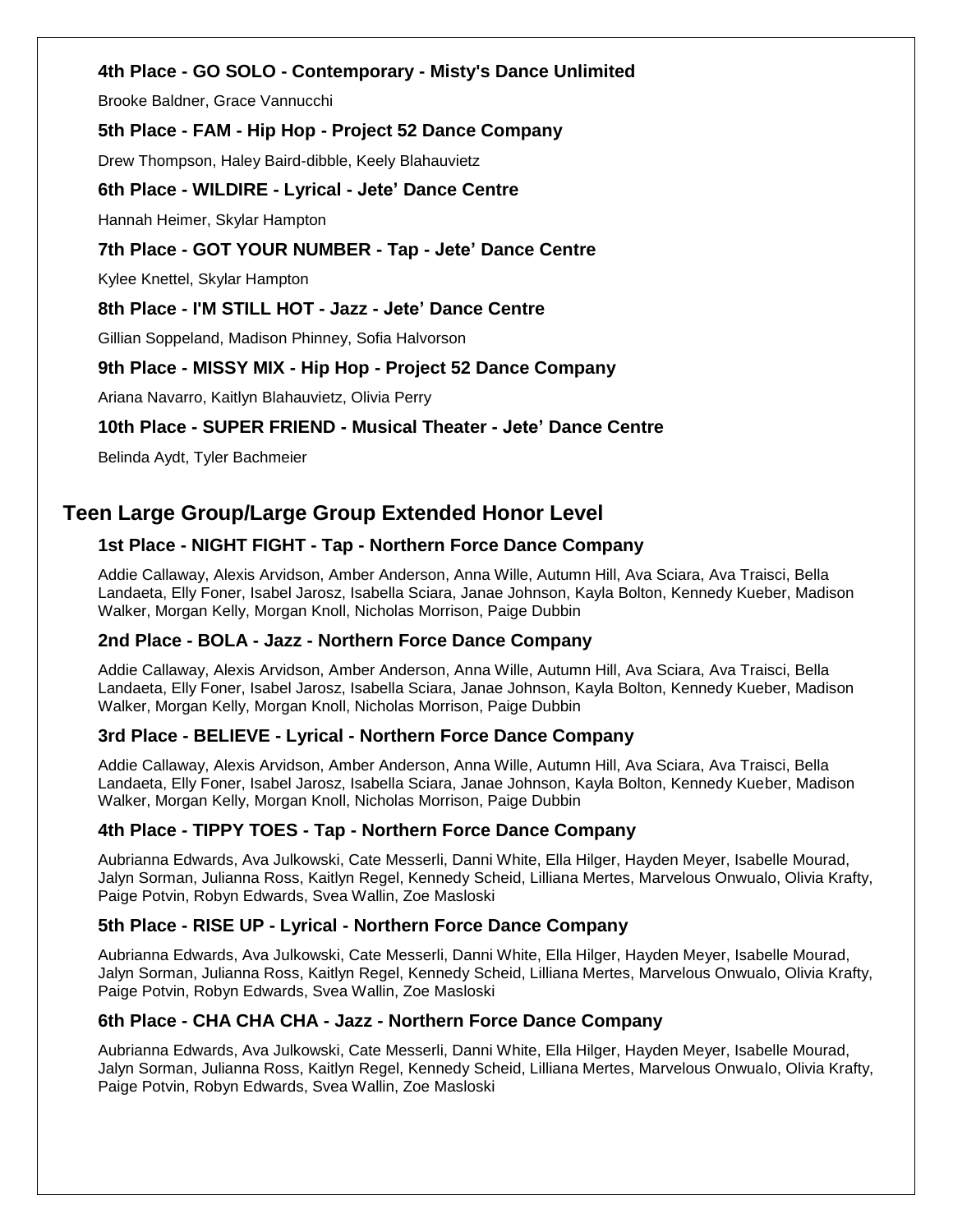#### **7th Place - BURNIN' UP - Jazz - Studio 4**

Amaya Sovis, Andrea Madden, Ashley Losie, Ava Bellows, Azlynne Halla, Eva Weber, Julia Kincs, Kathryn Pearson, Mia Barnes, Mikayla Polski, Natalie Berry, Rylie Fewell

#### **8th Place - BALLROOM BLITZ - Tap - Studio 4**

Amaya Sovis, Andrea Madden, Ashley Losie, Ava Bellows, Azlynne Halla, Eva Weber, Julia Kincs, Kathryn Pearson, Mia Barnes, Mikayla Polski, Natalie Berry, Rylie Fewell

#### **9th Place - BE ITALIAN - Musical Theater - Studio 4**

Amaya Sovis, Andrea Madden, Ashley Losie, Ava Bellows, Azlynne Halla, Eva Weber, Julia Kincs, Kathryn Pearson, Mia Barnes, Mikayla Polski, Natalie Berry, Rylie Fewell

#### **10th Place - THUMBS - Jazz - Misty's Dance Unlimited**

Claire Pahl, Emma Calmes, Finola Dienger, Grace Meyer, Jaclyn Mccormick, Kate Stoeckly, Lauren Kelsey, Livia Tobin, Madeline Beinborn, Mandy Johnson, Meredith Saner

# **Teen Large Group/Large Group Extended Supreme Level**

#### **1st Place - BACK TO ME NOW - Lyrical - Project 52 Dance Company**

Ariana Navarro, Cassandra Woodworth, Drew Thompson, Haley Baird-dibble, Hannah Morrison, Kaitlyn Blahauvietz, Katie Mauder, Katrina Berneck, Keely Blahauvietz, Mercedes Lano, Olivia Perry, Yanyan Zeng

#### **2nd Place - BROTHER - Tap - Northern Force Dance Company**

Alix Withee, Alyssa Kroll, Arianna Wallen, Bailey Jenness, Ella Ronkainen, Grayson Teske, Halle Peterson, Hannah Hilyar, Kaitlyn Holden, Lydia Hafeman, Madelyn Bruner, Madison Fisher, Makenzie Halverson, Paige Lapointe, Paige Thurner, Quinn Gourneau, Skyler Johnson, Stella Jensen, Torrie Whisler

#### **3rd Place - ONLY THE YOUNG - Lyrical - Northern Force Dance Company**

Alix Withee, Alyssa Kroll, Arianna Wallen, Bailey Jenness, Ella Ronkainen, Grayson Teske, Halle Peterson, Hannah Hilyar, Kaitlyn Holden, Lydia Hafeman, Madelyn Bruner, Madison Fisher, Makenzie Halverson, Paige Lapointe, Paige Thurner, Quinn Gourneau, Skyler Johnson, Stella Jensen, Torrie Whisler

#### **4th Place - HOW DO YOU FEEL RIGHT NOW - Jazz - Northern Force Dance Company**

Alix Withee, Alyssa Kroll, Arianna Wallen, Bailey Jenness, Ella Ronkainen, Grayson Teske, Halle Peterson, Hannah Hilyar, Kaitlyn Holden, Lydia Hafeman, Madelyn Bruner, Madison Fisher, Makenzie Halverson, Paige Lapointe, Paige Thurner, Quinn Gourneau, Skyler Johnson, Stella Jensen, Torrie Whisler

#### **5th Place - SOMEBODY TO LOVE - Open - Project 52 Dance Company**

Ariana Navarro, Cassandra Woodworth, Drew Thompson, Haley Baird-dibble, Hannah Morrison, Kaitlyn Blahauvietz, Katie Mauder, Katrina Berneck, Keely Blahauvietz, Mercedes Lano, Olivia Perry, Yanyan Zeng

#### **6th Place - CONTROL - Ballet - Yackel Dance Studio**

Adrea Faschingbauer, Alyssa Sutton, Emma Lindahl, Gabrielle Fabio, Grace Fabio, Grace Hildrum, Julia Hansch, Kailey Kostick, Maria Blohowiak, Mariana Smith

#### **7th Place - COLD - Lyrical - Yackel Dance Studio**

Emma Lindahl, Gabby Nassios, Gabrielle Fabio, Gwen Adams, Kailey Kostick, Kiara Boyer, Mackenzie Koch, Mariana Smith, Olivia Opichka, Shelby Hohneke, Sierra Bentz, Taya Klewicki, Zoe Wise

#### **8th Place - DON'T LET ME GO - Lyrical - Studio 4**

Alexis Stolpa, Avery Krick, Charlie Whalen, Clara Zuehlsdorff, Danielle Nelson, Eleanora Leathers, Elise Nelson, Joey Hoyle, Krissana Ott, Mailana Tong, Mini Preston, Rylie Hunt, Samantha Mogren, Sophia Kalmes, Sophia Koshire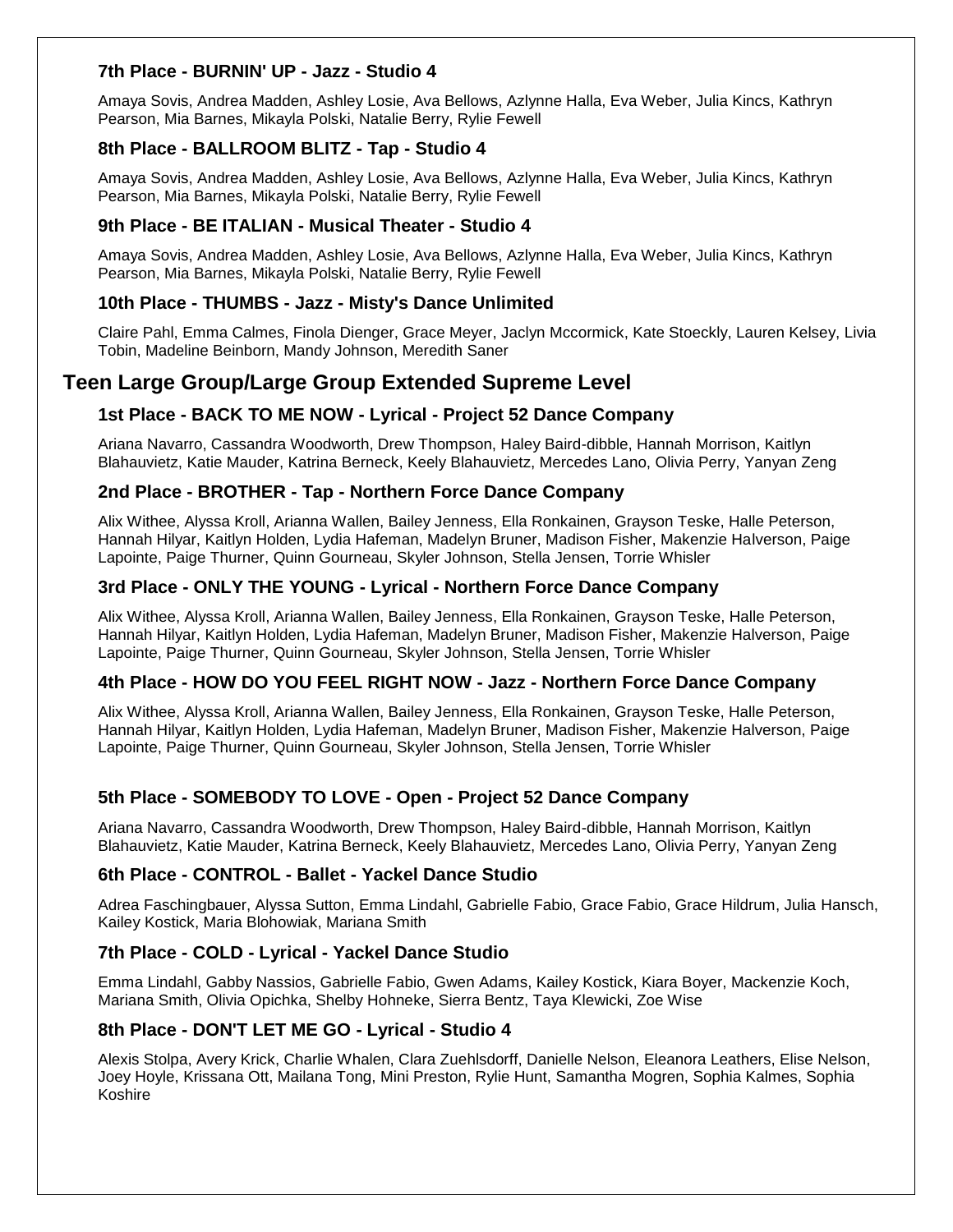#### **9th Place - BILLS - Tap - Project 52 Dance Company**

Cassandra Woodworth, Drew Thompson, Haley Baird-dibble, Hannah Morrison, Kaitlyn Blahauvietz, Katie Mauder, Katrina Berneck, Keely Blahauvietz, Mercedes Lano, Yanyan Zeng

#### **10th Place - COWARD - Contemporary - Studio 4**

Alexis Stolpa, Anna Nguyen, Avery Krick, Charlie Whalen, Clara Zuehlsdorff, Eleanora Leathers, Elise Nelson, Krissana Ott, Mailana Tong, Mini Preston, Rebekah Hoyle, Rylie Hunt, Samantha Mogren, Sophia Kalmes, Sophia Koshire

# **Teen Line/Line Extended/Production Honor Level**

#### **1st Place - SPEAKING FRENCH - Production - Studio 4**

Addison Halla, Addison Sohre, Alexis Klein, Amara Thalberg, Amaya Sovis, Andrea Madden, Ashley Losie, Ava Bellows, Azlynne Halla, Bella Huss, Ella Clover, Ella Schindeldecker, Eva Pribyl, Eva Weber, Gabrielle Phan, Gracie Wold, Greta Nystrom-gropen, Isabelle Rendall, Jadyn Wold, Jaida Steffes, Julia Kincs, Katherine Crowe, Kathryn Pearson, Kiera Williamson, Laila Merkel, Lauren Pearson, Lily Wiltscheck, Lucia Solinger, Megan Brakemeier, Mia Barnes, Mikayla Polski, Natalie Berry, Rachel Franchino, Rylie Fewell, Sophia Kelly, Tianna Daniels, Zoey Klein

#### **2nd Place - THE SAINTS - Hip Hop - Studio 4**

Addison Sohre, Alexis Klein, Amaya Sovis, Andrea Madden, Ashley Losie, Bella Huss, Ella Schindeldecker, Eva Pribyl, Gracie Wold, Isabelle Rendall, Jadyn Wold, Jaida Steffes, Lauren Pearson, Lily Wiltscheck, Megan Brakemeier, Mia Barnes, Mikayla Polski, Natalie Berry, Rylie Fewell, Sophia Kelly, Zoey Klein

### **Teen Line/Line Extended/Production Supreme Level**

#### **1st Place - SKY FULL OF STARS - Open - Yackel Dance Studio**

Adrea Faschingbauer, Alaina Sease, Alayna Rozalas, Alyssa Eckert, Alyssa Sutton, Amanda Gillman, Avria Lindbom, Caroline Makela, Claire Busch, Emily Sorensen, Emma Lindahl, Faith Mckenzie, Gabby Nassios, Gabrielle Fabio, Grace Fabio, Grace Hildrum, Gwen Adams, Hannah Weid, Julia Hansch, Kailey Kostick, Katie Votel, Kelsey Huettl, Kendyl Kostick, Kiara Boyer, Lauryn Bambenek, Leah Hagen, Mackenzie Koch, Madie Brenneke, Maria Blohowiak, Mariana Smith, Olivia Opichka, Olivia Slater, Rose Whitcomb, Shelby Hohneke, Sierra Bentz, Tahnee Klewicki, Taya Klewicki, Zoe Wise

#### **2nd Place - MICHAEL JACKSON - Production - Northern Force Dance Company**

Abbey Gutenkauf, Abigail Fowler, Adamina Moua, Addie Callaway, Addisen Frantz, Addison Brown, Addison Naughton, Alayna Withee, Alex Bernstein, Alexis Arvidson, Aliah Jaramillo, Alix Withee, Alyssa Kroll, Amber Anderson, Andrew Edwards, Andrew Holden, Anna Hirsch, Anna Hitzemann, Anna Vanhulzen, Anna Wille, Anya Morrison, Arianna Wallen, Ashley Lewnau, Aubree Leste, Aubrianna Edwards, Autumn Hill, Ava Drake, Ava Julkowski, Ava Sciara, Ava Traisci, Averie Sandager, Avery Lapointe, Bailey Jenness, Bella Landaeta, Brenda Gant, Brianna Vandewiele, Brooke Alfredson, Brooke Lance, Brooklyn Leste, Bryna Marshall, Cate Messerli, Cecillia Kelly, Chloe Smith, Claire Preston, Danni White, Eleanor Donley, Elina Malark, Ella Christensen, Ella Hilger, Ella Ronkainen, Ellamae Homicke, Ellie Kearin, Elly Foner, Emily Jordan, Emily Koskie, Emma Pithan, Erica Babb, Eva King, Frida Hinojosa, Gabrielle Chmielewski, Grace Hellegers, Grace Johnson, Grayson Teske, Halle Peterson, Hannah Hilyar, Hayden Meyer, Inemesit Etuko, Isabel Jarosz, Isabel Jenness, Isabella Haugen, Isabella Heck, Isabella Sciara, Isabelle Crane, Isabelle Mourad, Jaidynn Fisher, Jalyn Sorman, Janae Johnson, Jasmine Pust, Jillian Hitchcock, Jillian Matelski, Jordyn Shoberg, Julia Gjovik, Julia Hansell, Julia Pilarski, Julianna Ross, Kaitlyn Holden, Kaitlyn Regel, Kali Kingsbury, Kate Stillson, Katelyn Olson, Kathryn Violette, Kayla Bolton, Kayla Lutgen, Keegan Fakler, Kendall Isaacson, Kennedy Cuddihy, Kennedy Kueber, Kennedy Scheid, Kylee Berube, Lauren Brandl, Layne Wayman, Lilliana Mertes, Lily Bieurance, Lydia Hafeman, Madalynn Hostetler, Madeline Seufert, Madelyn Bruner, Madison Fisher, Madison Kmiecik, Madison Walker, Makenzie Halverson, Maria Hansell, Marissa Erickson, Marvelous Onwualo, Mary Sonmore, Mckenzie Williams, Megan Miller, Mira Mussehl, Miranda Sawvel, Morgan Kelly, Morgan Knoll, Natalie Ronkainen, Nicholas Morrison, Olivia Haugen, Olivia Krafty, Paige Dubbin, Paige Johnson, Paige Lapointe, Paige Potvin, Paige Shampine, Paige Thurner, Payton Vogel, Quinn Gourneau, Raegan Dickinson, Riley Gandrud, Robyn Edwards, Ruby Quinn, Sarah Corbett, Savannah Remmick, Shelby Wiehle, Sienna Boe, Skyler Johnson, Soonji Meier, Stella Jensen, Svea Wallin, Sydney Thompson, Taeya Meier, Taryn Bruner, Taylor Shaw, Torrie Whisler, Veta Skwiot, Zoe Masloski, Zoey Zaudtke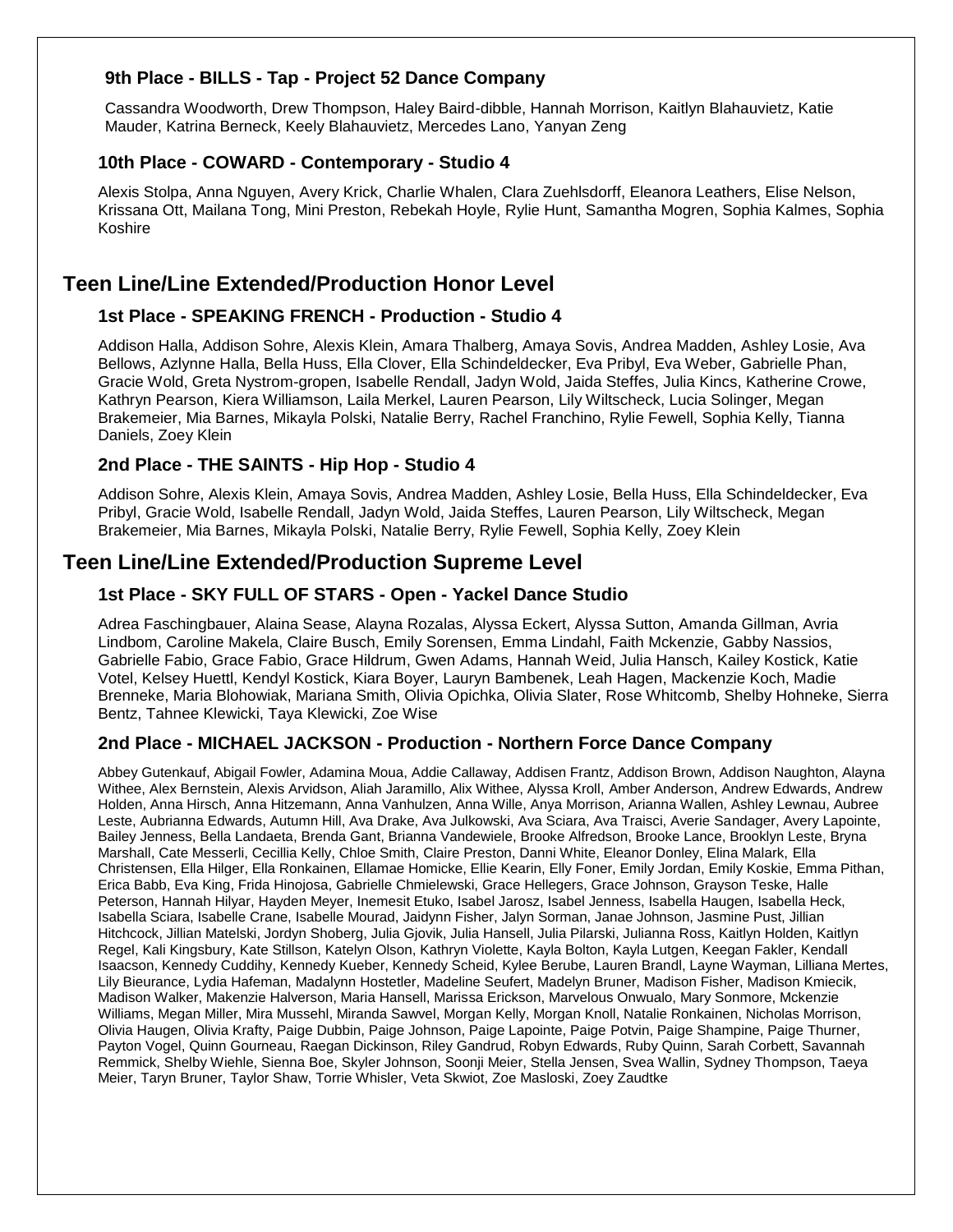#### **3rd Place - JET SET - Musical Theater - Studio 4**

Adele Wolf, Alexis Stolpa, Anna Nguyen, Averi Petrik, Avery Krick, Briana Hanegraaf, Brianna Herbst, Charlie Whalen, Christa Tousley, Clara Zuehlsdorff, Danielle Nelson, Eleanora Leathers, Elise Nelson, Emily Churness, Emily Lang, Evelyn Leathers, Gabby O'brien, Grace Stevens, Jada Banks, Joanna Hoyle, Kaitlin Miller, Kaylin Laubach, Krissana Ott, Krystian Fernandez-dahlberg, Mackenzie Hall, Mailana Tong, Mini Preston, Paige Hoefer, Rebekah Hoyle, Rylie Hunt, Samantha Mogren, Sophia Biebel, Sophia Kalmes, Sophia Koshire

#### **4th Place - SHOWGIRLS - Production - Studio 4**

Addison Hedrick, Adele Wolf, Afton Cooper, Alexis Stolpa, Amelia Pashouwer, Anna Nguyen, Ava Wood, Averi Petrik, Avery Krick, Briana Hanegraaf, Brianna Herbst, Brooke Mckenzie, Charlie Whalen, Christa Tousley, Clara Koshire, Clara Zuehlsdorff, Danielle Nelson, Eleanora Leathers, Elise Nelson, Elizabeth Sweetman, Emily Churness, Emily Lang, Evelyn Leathers, Gabby O'brien, Gabrielle Kenow, Grace Stevens, Harlow Pike, Holly Varner, Jada Banks, Jasmine Dewane, Joanna Hoyle, Kaitlin Miller, Kaylin Laubach, Kieryn Fernandez, Klara Kaldenbach, Krissana Ott, Krystian Fernandez-dahlberg, Leila Dunfee, Lillian Brunello, Lorelei Dunfee, Mackenzie Hall, Mailana Tong, Mckenna Guerrero, Mckenzie Osberg, Mini Preston, Paige Hoefer, Payton Turnquist, Peyton Lecher, Rachel Nelson, Rebekah Hoyle, Rosa Martin, Rylie Hunt, Samantha Johnson, Samantha Mogren, Samantha Sweetman, Sophia Biebel, Sophia Fan, Sophia Kalmes, Sophia Koshire, Sophie Ott

#### **5th Place - SUGAR RUSH - Hip Hop - Studio 4**

Alexis Stolpa, Amelia Pashouwer, Anna Nguyen, Ava Wood, Brooke Mckenzie, Charlie Whalen, Christa Tousley, Danielle Nelson, Eleanora Leathers, Elizabeth Sweetman, Emily Churness, Gabby O'brien, Gabrielle Kenow, Harlow Pike, Jasmine Dewane, Joanna Hoyle, Kaitlin Miller, Kieryn Fernandez, Krissana Ott, Krystian Fernandezdahlberg, Lillian Brunello, Mackenzie Hall, Mailana Tong, Mckenna Guerrero, Mckenzie Osberg, Mini Preston, Payton Turnquist, Peyton Lecher, Rachel Nelson, Rebekah Hoyle, Rylie Hunt, Samantha Sweetman, Sophia Biebel, Sophia Kalmes, Sophie Ott

#### **6th Place - KNOW ME WELL - Lyrical - Yackel Dance Studio**

Alayna Rozalas, Alyssa Eckert, Amanda Gillman, Caroline Makela, Emma Lindahl, Gabby Nassios, Gabrielle Fabio, Gwen Adams, Kailey Kostick, Katie Votel, Kiara Boyer, Mackenzie Koch, Maria Blohowiak, Mariana Smith, Olivia Opichka, Olivia Slater, Shelby Hohneke, Sierra Bentz, Taya Klewicki, Zoe Wise

#### **7th Place - VANGUARDIAN - Jazz - Yackel Dance Studio**

Alayna Rozalas, Alyssa Eckert, Amanda Gillman, Caroline Makela, Emma Lindahl, Gabby Nassios, Gabrielle Fabio, Gwen Adams, Kailey Kostick, Katie Votel, Kiara Boyer, Mackenzie Koch, Maria Blohowiak, Mariana Smith, Olivia Opichka, Olivia Slater, Shelby Hohneke, Sierra Bentz, Taya Klewicki, Zoe Wise

#### **8th Place - BIG BAND - Tap - Studio 4**

Adele Wolf, Alexis Stolpa, Anna Nguyen, Avery Krick, Charlie Whalen, Clara Zuehlsdorff, Danielle Nelson, Eleanora Leathers, Elise Nelson, Kaitlin Miller, Krissana Ott, Mackenzie Hall, Mailana Tong, Mini Preston, Rebekah Hoyle, Rylie Hunt, Samantha Mogren, Sophia Biebel, Sophia Kalmes, Sophia Koshire

#### **9th Place - THE WILD LIFE - Tap - Yackel Dance Studio**

Alayna Rozalas, Alyssa Eckert, Amanda Gillman, Caroline Makela, Emma Lindahl, Gabby Nassios, Gabrielle Fabio, Gwen Adams, Kailey Kostick, Katie Votel, Kiara Boyer, Mackenzie Koch, Maria Blohowiak, Mariana Smith, Olivia Opichka, Olivia Slater, Shelby Hohneke, Sierra Bentz, Taya Klewicki, Zoe Wise

#### **10th Place - LIGHT US UP - Lyrical - Misty's Dance Unlimited**

Aly Small, Ambriella Erickson, Andrea Calmes, Anesleigh Raymer, Anna Rautiola, Anna Skemp, Annaliese Bruns, Annie Skogen, Annika Moseng, Ashley Mcquiston-keil, Audrey Akins, Ava Justus, Ava Robinson, Avonlea Stanley, Bailey Hoeth, Beth Akins, Blessing Fischer, Breckyn Remis, Brenna Babe, Bria Nolop, Brooke Baldner, Brooke Shea, Claire Borene, Claire Johnson, Claire Pahl, Danielle Schmit, Delaney Seidel, Devon Adams, Elizabeth Colburn, Ella Sullivan, Elliana Kruger, Elsa Fortner, Emma Calmes, Emma Wittenberg-buchner, Finley Weber, Finola Dienger, Gabriella Raymer, Grace Meyer, Grace Vannucchi, Grechyn Balnder, Greta Moseng, Gwyneth Hicks, Haley Giemza, Hayley Koblitz, Isabel Harden, Isabella Helfrich, Isabella Libke, Jaclyn Mccormick, Juliene Mcdonald, Kaelin Tomashek, Kaitlyn Solberg, Kareese Kruger, Kate Stoeckly, Kyla Betz, Lauren Carlisle, Lauren Kelsey, Lauren Mikat, Lexi Johnson, Lexi Tomten, Lilly Ekern, Lily Zeng, Livia Tobin, Lucy Lichtie, Lyvia Baldner, Macy Meyer, Macy-kaye Sullivan, Madeline Beinborn, Madelyn Olson, Maggie Donahue, Maggie Marrinan, Mandy Johnson, Maya Chilcote, Maya Jobe, Maysa Osley, Meredith Saner, Mikayla Root, Naomi Clarkin, Olivia Key, Peighton Adkins, Rachael Lefebre, Reyna Kessen, Shania Hankins, Siri Hollowitch, Sophia Knight, Sophie Cowgill, Tabitha Meyer, Taylor Eide, Tori Schmidt, Violet Chase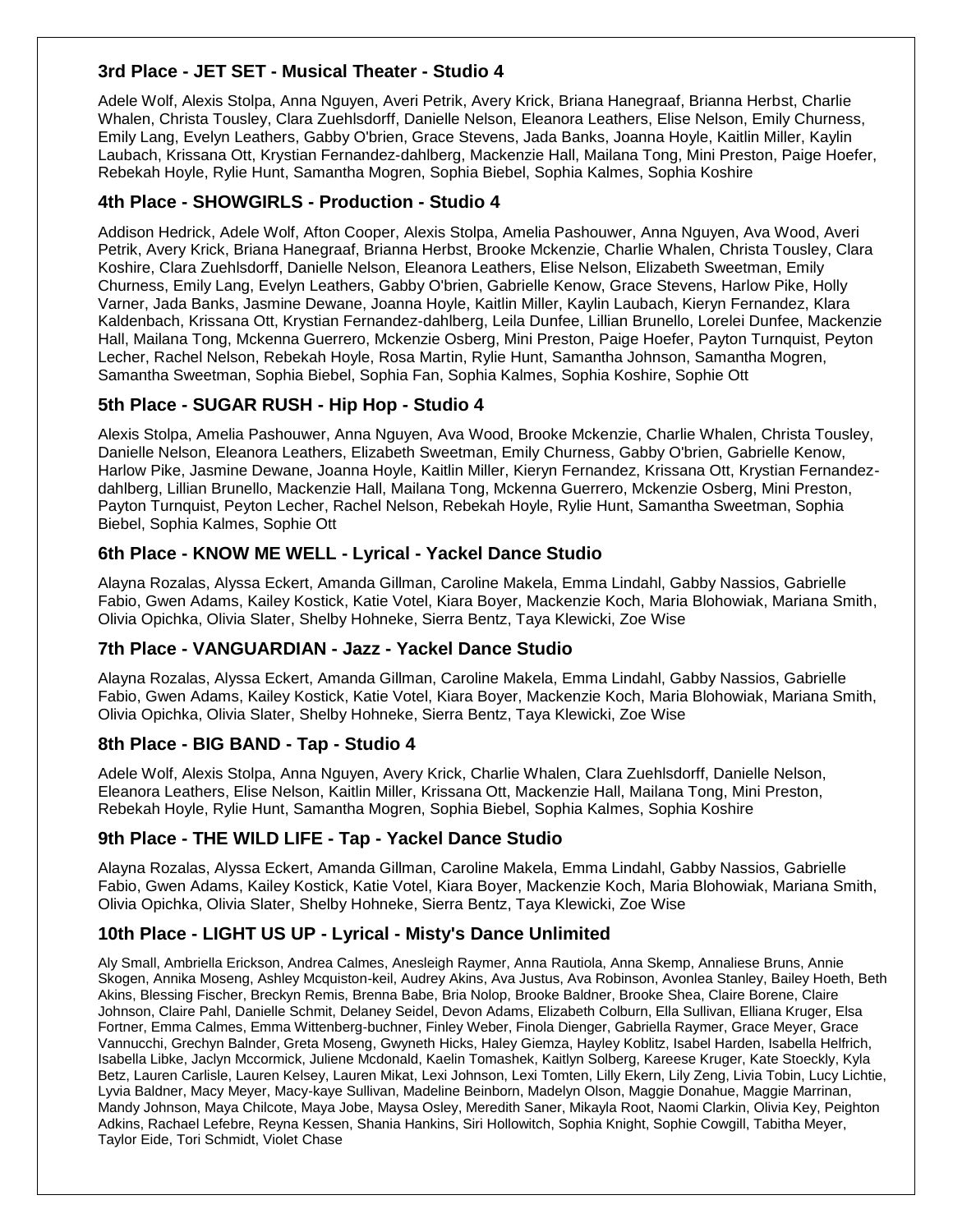# **Senior Duet/Trios Supreme Level**

#### **1st Place - ANGELA - Tap - Northern Force Dance Company**

Andrew Holden, Isabel Jenness

#### **2nd Place - SOUND OF SILENCE - Lyrical - Studio 4**

Evelyn Leathers, Grace Stevens

#### **3rd Place - BIG FINISH - Musical Theater - Jete' Dance Centre**

Hannah Heimer, Maddie Heimer

#### **4th Place - MY BEST FRIEND - Musical Theater - Jete' Dance Centre**

Ayana Greene, Kaylee Dirschel

# **Senior Large Group/Large Group Extended Supreme Level**

#### **1st Place - LEAVE A LIGHT ON - Lyrical - Northern Force Dance Company**

Abbey Gutenkauf, Alex Bernstein, Aliah Jaramillo, Andrew Holden, Aubree Leste, Brooke Alfredson, Emily Jordan, Grace Johnson, Isabel Jenness, Jordyn Shoberg, Kylee Berube, Marissa Erickson, Mckenzie Williams, Riley Gandrud, Sarah Corbett, Soonji Meier, Sydney Thompson, Taeya Meier, Zoey Zaudtke

#### **2nd Place - ALL THE THINGS LOST - Lyrical - Yackel Dance Studio**

Adrea Faschingbauer, Alaina Sease, Alyssa Sutton, Avria Lindbom, Claire Busch, Emily Sorensen, Faith Mckenzie, Grace Fabio, Grace Hildrum, Hannah Weid, Julia Hansch, Kelsey Huettl, Kendyl Kostick, Lauryn Bambenek, Leah Hagen, Madie Brenneke, Rose Whitcomb, Tahnee Klewicki

#### **3rd Place - COLORBLIND - Open - Northern Force Dance Company**

Abbey Gutenkauf, Alex Bernstein, Aliah Jaramillo, Andrew Holden, Aubree Leste, Brooke Alfredson, Emily Jordan, Grace Johnson, Isabel Jenness, Jordyn Shoberg, Kylee Berube, Marissa Erickson, Mckenzie Williams, Riley Gandrud, Sarah Corbett, Soonji Meier, Sydney Thompson, Taeya Meier, Zoey Zaudtke

#### **4th Place - ARMOR - Jazz - Yackel Dance Studio**

Adrea Faschingbauer, Alaina Sease, Alyssa Sutton, Avria Lindbom, Claire Busch, Emily Sorensen, Faith Mckenzie, Grace Fabio, Grace Hildrum, Hannah Weid, Julia Hansch, Kelsey Huettl, Kendyl Kostick, Lauryn Bambenek, Leah Hagen, Madie Brenneke, Rose Whitcomb, Tahnee Klewicki

#### **5th Place - FREEDOM - Jazz - Northern Force Dance Company**

Abbey Gutenkauf, Alex Bernstein, Aliah Jaramillo, Andrew Holden, Aubree Leste, Brooke Alfredson, Emily Jordan, Grace Johnson, Isabel Jenness, Jordyn Shoberg, Kylee Berube, Marissa Erickson, Mckenzie Williams, Riley Gandrud, Sarah Corbett, Soonji Meier, Sydney Thompson, Taeya Meier, Zoey Zaudtke

#### **6th Place - SWEET DISPOSITION - Tap - Northern Force Dance Company**

Abbey Gutenkauf, Alex Bernstein, Aliah Jaramillo, Andrew Holden, Aubree Leste, Brooke Alfredson, Emily Jordan, Grace Johnson, Isabel Jenness, Jordyn Shoberg, Kylee Berube, Marissa Erickson, Mckenzie Williams, Riley Gandrud, Sarah Corbett, Soonji Meier, Sydney Thompson, Taeya Meier, Zoey Zaudtke

#### **7th Place - THE NIGHT WE MET - Open - Yackel Dance Studio**

Adrea Faschingbauer, Alaina Sease, Alyssa Sutton, Avria Lindbom, Grace Fabio, Hannah Weid, Julia Hansch, Kendyl Kostick, Maria Blohowiak, Tahnee Klewicki

#### **8th Place - LEAVE THE LIGHT ON - Lyrical - Studio 4**

Adele Wolf, Anna Nguyen, Briana Hanegraaf, Christa Tousley, Danielle Nelson, Emily Churness, Evelyn Leathers, Grace Stevens, Jada Banks, Kaitlin Miller, Kaylin Laubach, Krystian Fernandez-dahlberg, Mackenzie Hall, Paige Hoefer, Rebekah Hoyle, Sophia Biebel, Sophia Kalmes